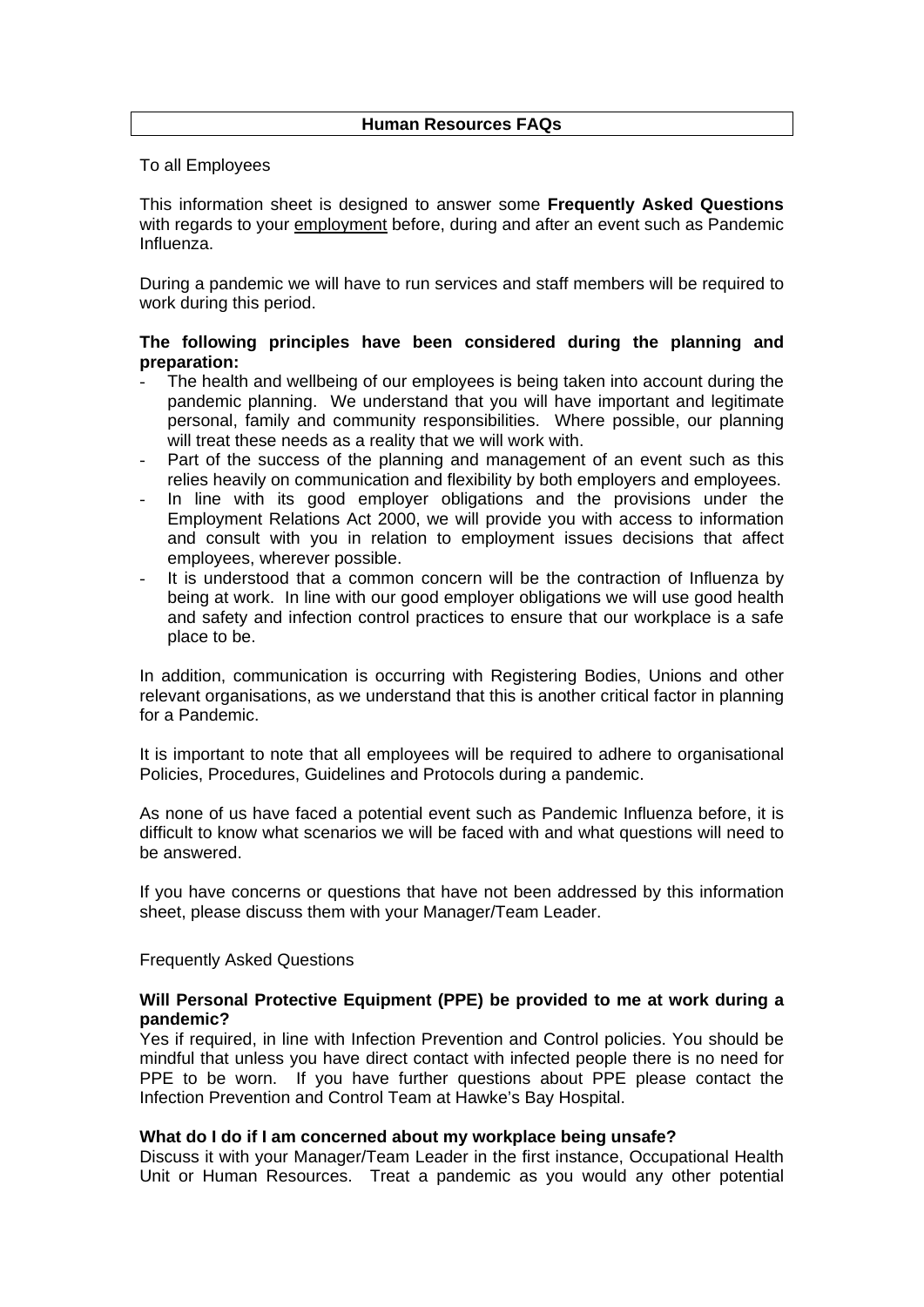workplace hazard. For example report the hazard to your Manager/Team Leader; record it in your Hazard Register, and plan how you will work with it in your workplace.

As mentioned earlier, we will be using good health and safety and infection control practices to ensure a safe work place.

#### **What happens if I need to stay at home to care for my family?**

Once again we recognise that you will have important personal, family and community responsibilities. If you are concerned about how you will manage these during a pandemic, discuss it with your Manager/Team Leader in the first instance or Human Resources.

If it is not appropriate or possible for you to continue working while caring for your family, options such as sick leave or other paid or unpaid leave will be available in accordance with your employment agreement and organisational policies.

#### **Do I have to come to work during a pandemic?**

As explained earlier, our organisation will be providing essential services for our community during a pandemic. This will mean that staff will have to be available to work. It is a reasonable expectation that you attend work where practicable steps have been taken to ensure your health and safety while at work during a pandemic.

If you have concerns about your health and safety, raise these with your Manager/Team Leader, and explain the reasons for your concern. If after discussion you are concerned that measures taken are insufficient to manage the risk of infection, you can refuse to work if you believe it is likely to place you in an immediate and significant risk of incurring serious harm.

However, the Health and Safety in Employment Act 1992, obliges you to work with the employer to resolve the matter, and allows you only to continue to refuse to work if you have reasonable grounds to consider it dangerous.

We recommend you communicate with your Manager/Team Leader during a pandemic. In addition if you choose to stop being available to work without discussing this with your employer, you are putting your employment relationship at risk and disciplinary action may need to be taken.

If you have any immediate concerns, please discuss these with your Manager/Team Leader in the first instance.

#### **What happens if I get asked to work in a different way to what I normally do?**

During a pandemic our ability to provide essential services to our community is dependent on the organisation being able to respond flexibly to the different scenarios a pandemic may create.

Through planning we may identify that work needs to be carried out differently. If this is perceived to be a viable option, we will consult with you and your representatives in good faith to reach a mutually beneficial agreement.

### **Will my terms and conditions of employment change?**

Your terms and conditions of employment will essentially remain the same, however flexibility may be required with regard to the nature of tasks and duties to complete, hours and location of work.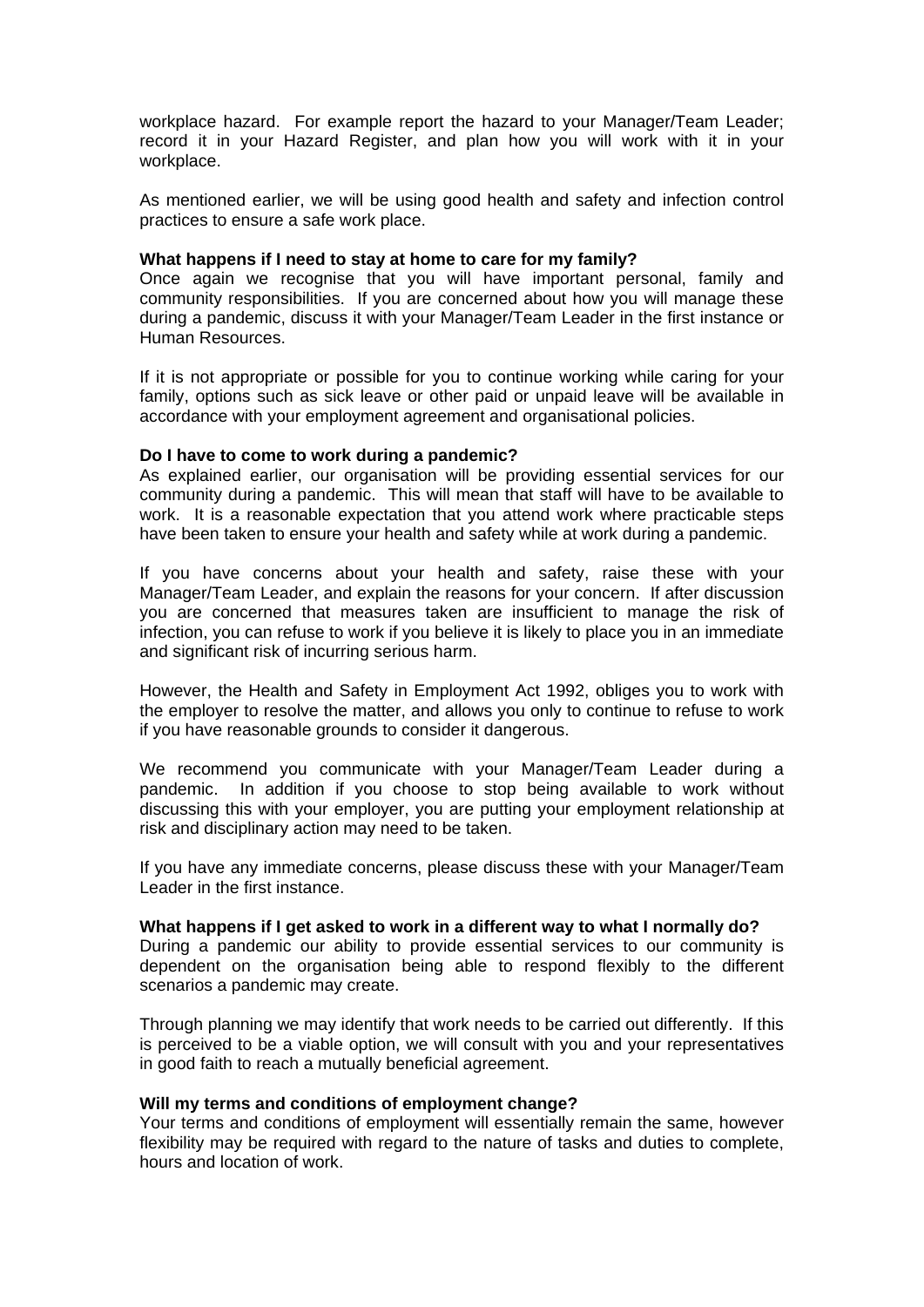Depending on the scenario that the pandemic presents, alternative allowances may be available to adequately remunerate employees who work flexibly during the pandemic.

# **Can my employer require me to stay at home?**

Yes. Employers have a legislative obligation to make the work place safe for their employees. This may require employees to stay at home if:

- they are sick and present as an identified or potential hazard to the workplace
- the organisation is unable to manage the potential hazard of contracting the pandemic virus

If a situation arises, where we require you to stay at home, we will consult with you and clearly explain the rationale for our instruction.

Under normal circumstances wages are payable when an employee is ready and willing to perform work. If the situation arises where we require you to stay at home on the basis of managing hazards in the workplace, we will consult with you with regard to the options for payment during this period which may include the use of annual leave, sick leave and leave without pay.

## **Can I take annual leave during a pandemic?**

Authorisation for annual leave during this period will be treated as per the organisation's Annual Leave Policy and your relevant employment agreement. You will need to be mindful however that we are required to run services, during a period of time where we may be short staffed. We are also mindful of the fact that you will have important and legitimate personal, family and community responsibilities.

If you have any immediate concerns, please discuss these with your Manager/Team Leader in the first instance.

### **Can I take sick leave during a pandemic?**

Authorisation for sick leave during this period will be treated as per organisational policies and procedures relating to Sick Leave and your relevant employment agreement. Communication will be a crucial factor during this period so please contact your Manager/Team Leader if you are feeling unwell, or have dependants to care for.

### **Can I take bereavement during a pandemic?**

Yes, authorisation for bereavement leave during this period will be treated as per Hawke's Bay DHB's Bereavement Leave Policy and your relevant employment agreement.

### **Will I still get paid if I am not required at work?**

The decision to require employees to stay at home will not be made lightly. A pandemic scenario is likely to impact on our services and normal business. At this stage we don't know what those impacts are likely to be, however can anticipate that reasons for such a decision being made would include,

- closure of part of our business for a period of time during the pandemic,
- if a staff member is sick and presents as an identified or potential hazard to the workplace; and
- when the employer cannot provide a safe and healthy work environment for employees.

Under normal circumstances wages are payable when an employee is ready and willing to perform work. If the situation arises where we need to look at different ways of doing our work, we will consult with you, and consider options for working